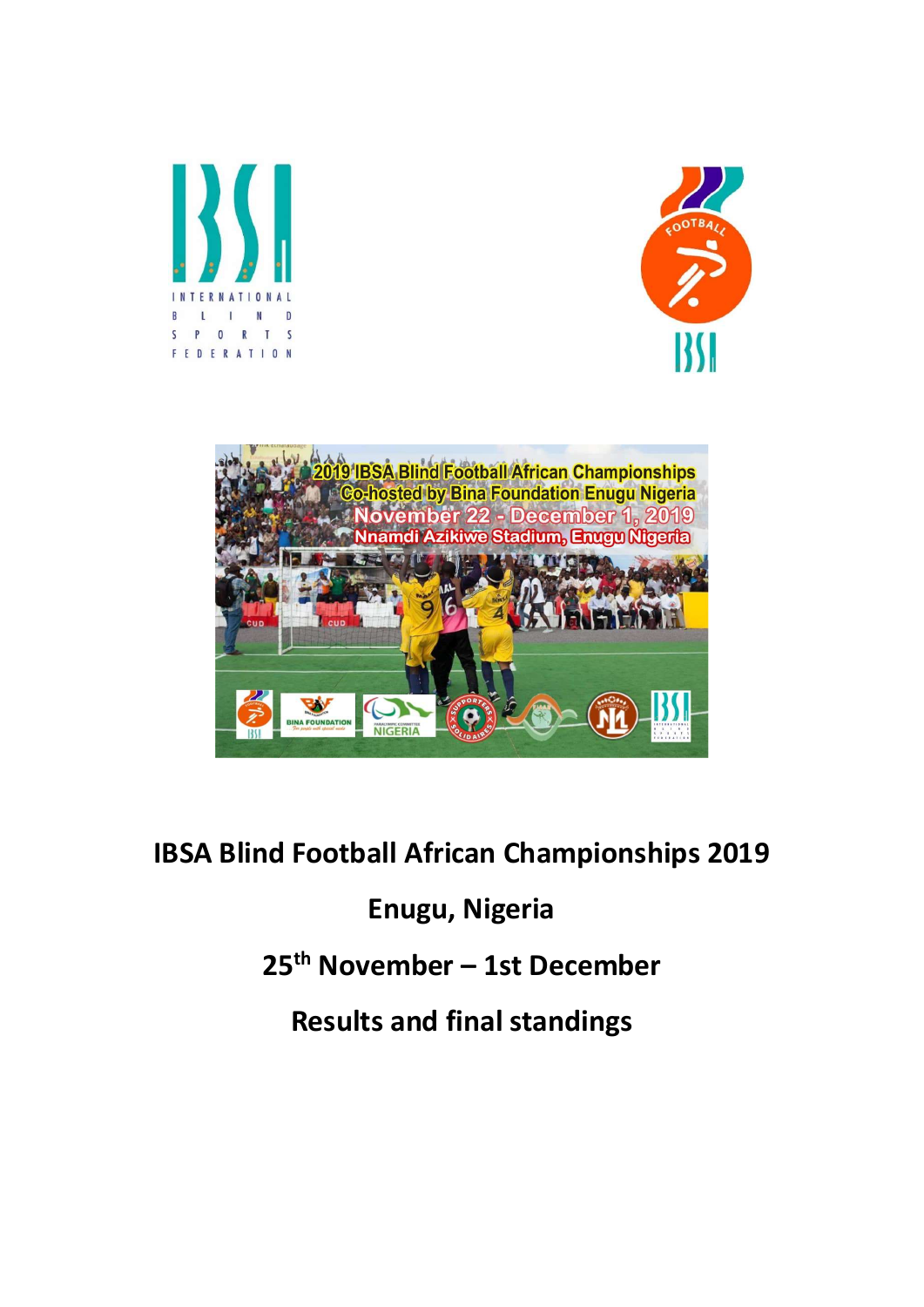| <b>Group A</b>     | <b>Group B</b> |  |  |  |
|--------------------|----------------|--|--|--|
| <b>Nigeria</b>     | Morocco        |  |  |  |
| Cameroon           | Mali           |  |  |  |
| Libya <sup>*</sup> | Niger          |  |  |  |
| <b>Ivory Coast</b> | Egypt          |  |  |  |

\* Libya chose to withdraw from the tournament after match day one and forfeited its remaining group stage matches. Libya's opponents in these matches were awarded a 2-0 victory.

## Group stage

#### Monday 25th November

Nigeria 2 Cameroon 1 Libya 0 Ivory Coast 2 Morocco 5 Mali 2 Niger 0 Egypt 5

#### Tuesday 26th November – rest day

#### Wednesday 27th November

Nigeria 2 Libya 0 Cameroon 0 Ivory Coast 0 Morocco 8 Niger 0 Mali 1 Egypt 0

## Thursday 28th November

Cameroon 2 Libya 0 Nigeria 1 Ivory Coast 1 Mali 9 Niger 0 Morocco 3 Egypt 0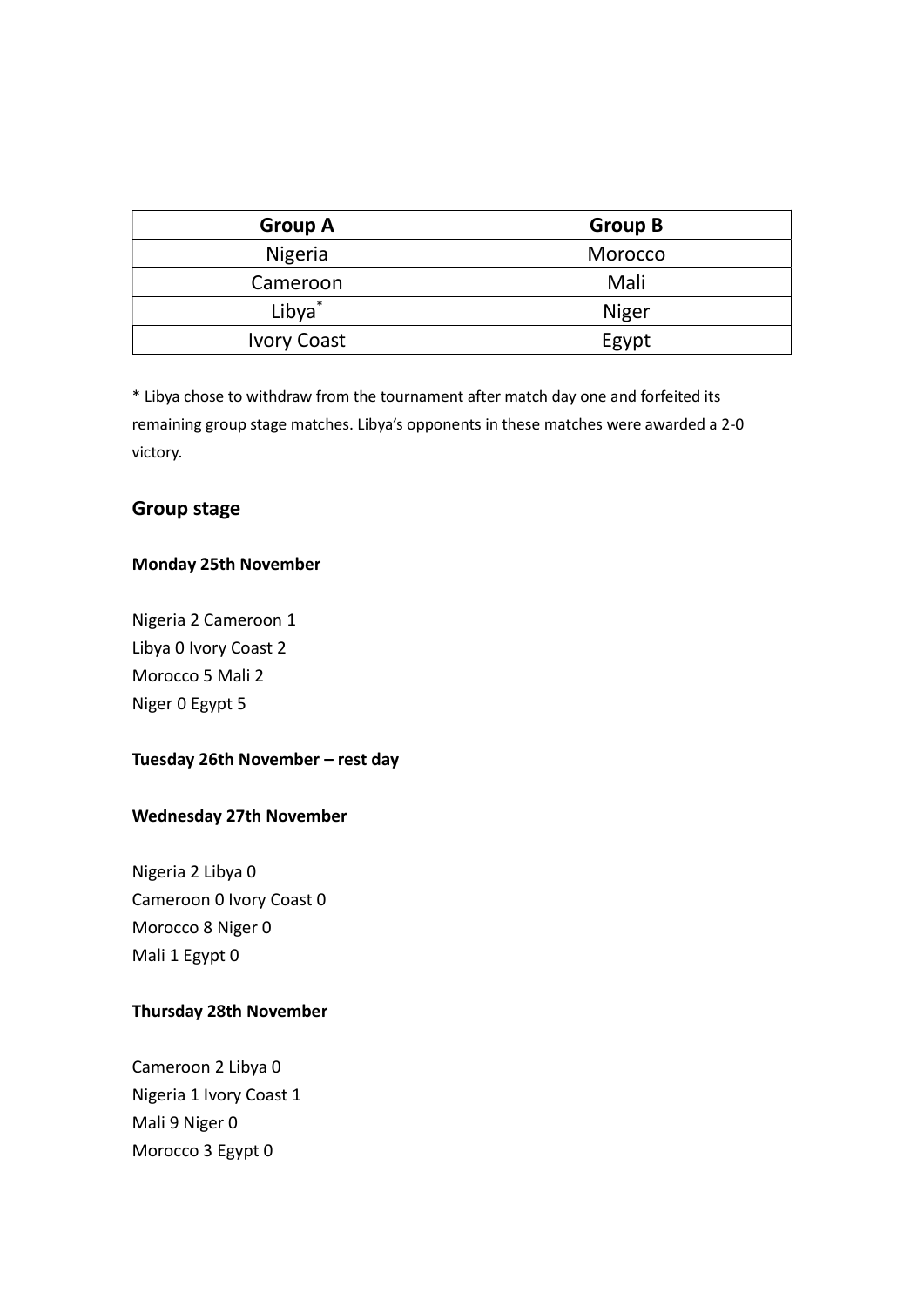#### Friday 29th November – rest day

#### Standings after group stage

#### Group A

|                    | Played | <b>Won</b> | <b>Drawn</b> | Lost | Goals | Goals   | Goal       | <b>Points</b> |
|--------------------|--------|------------|--------------|------|-------|---------|------------|---------------|
|                    |        |            |              |      | for   | against | difference |               |
| <b>Nigeria</b>     | 3      | 2          |              | 0    | 5     | 2       | $+3$       |               |
| <b>Ivory Coast</b> | 3      |            | $\mathbf{2}$ | 0    | 3     |         | $+2$       | 5             |
| Cameroon           | 3      |            |              |      | 3     | 2       | $+1$       | 4             |
| Libya              | 3      | 0          |              | 2    | 0     | 6       | -6         | 0             |

#### Group B

|                | Played | <b>Won</b>     | <b>Drawn</b> | Lost           | <b>Goals</b> | Goals          | Goal       | <b>Points</b> |
|----------------|--------|----------------|--------------|----------------|--------------|----------------|------------|---------------|
|                |        |                |              |                | for          | against        | difference |               |
| <b>Morocco</b> | 3      | 3              | 0            | 0              | 16           | $\overline{2}$ | $+14$      | 9             |
| Mali           | 3      | $\overline{2}$ | 0            |                | 12           | 5              | $+7$       | 6             |
| Egypt          | 3      | 1              | 0            | $\overline{2}$ | 5            | 4              | $+1$       | 3             |
| <b>Niger</b>   | З      | 0              | 0            | 3              | 0            | 22             | $-22$      | 0             |

## Saturday 30th November

5th-6th place play-off – Cameroon 3 Egypt 1 Semi-final 1 - Nigeria 0 Mali 6 Semi-final 2 - Morocco 4 Ivory Coast 0

## Sunday 1<sup>st</sup> December

3rd-4th place play-off – Nigeria 0 Ivory Coast 2 Final – Mali 1 Morocco 5